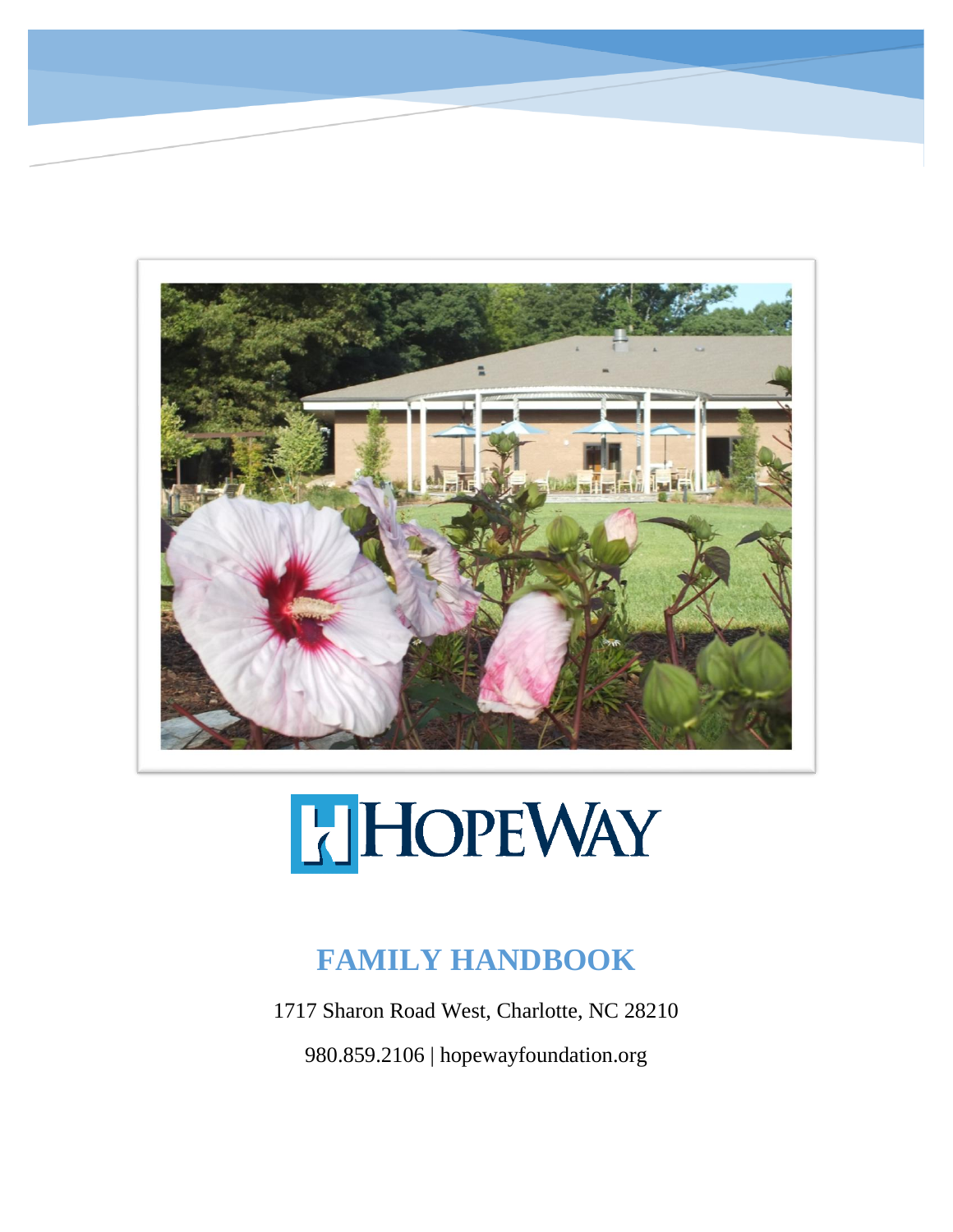## HOPEWAY

## **TABLE OF CONTENTS**

|                                                                | Page           |
|----------------------------------------------------------------|----------------|
| Welcome                                                        | 3              |
| <b>Treatment Options</b>                                       | 3              |
| <b>Residential Treatment (RTC)</b>                             | 3              |
| Partial Hospitalization Program (PHP)                          | 3              |
| Intensive Outpatient Program (IOP)                             | $\overline{4}$ |
| Individual and Group Therapy                                   |                |
| Art Therapy                                                    | 5              |
| Music Therapy                                                  | 5              |
| <b>Recreational Therapy</b>                                    | 5              |
| <b>Health and Wellness</b>                                     | 5              |
| Horticultural Therapy                                          | 5              |
| Pastoral/Spiritual Care                                        | 5              |
| Pet Therapy                                                    | 5              |
| Yoga                                                           | 6              |
| <b>Holistic Care</b>                                           | 6              |
| Medication                                                     | 6              |
| <b>Wellness Clinic</b>                                         | 6              |
| Dining Hall                                                    | 6              |
| Gym & Fitness Center                                           | 6              |
| <b>Treating Co-Occurring Disorders</b>                         | 7              |
| <b>Treatment Planning</b>                                      | 7              |
| Family Involvement                                             | 7              |
| Confidentiality                                                | 8              |
| Client Rights & Responsibilities                               | 9              |
| Program Rules                                                  | 9              |
| Use of Cell Phones, Laptops, Tablets and Other Similar Devices | 9              |
| Smoking & Smoking Cessation                                    | 10             |
| <b>Other Banned Items</b>                                      | 10             |
| Food & Drink                                                   | 10             |
| Holidays                                                       | 10             |
| Help Maintain a Safe and Healing Campus                        | 10             |
| Emergencies                                                    | 10             |
| Discharge Planning                                             | 11             |
| Continuum of Care                                              | 11             |
| <b>Helpful Tips</b>                                            | 12             |
| Common Concerns Raised by Clients in Treatment                 | 13             |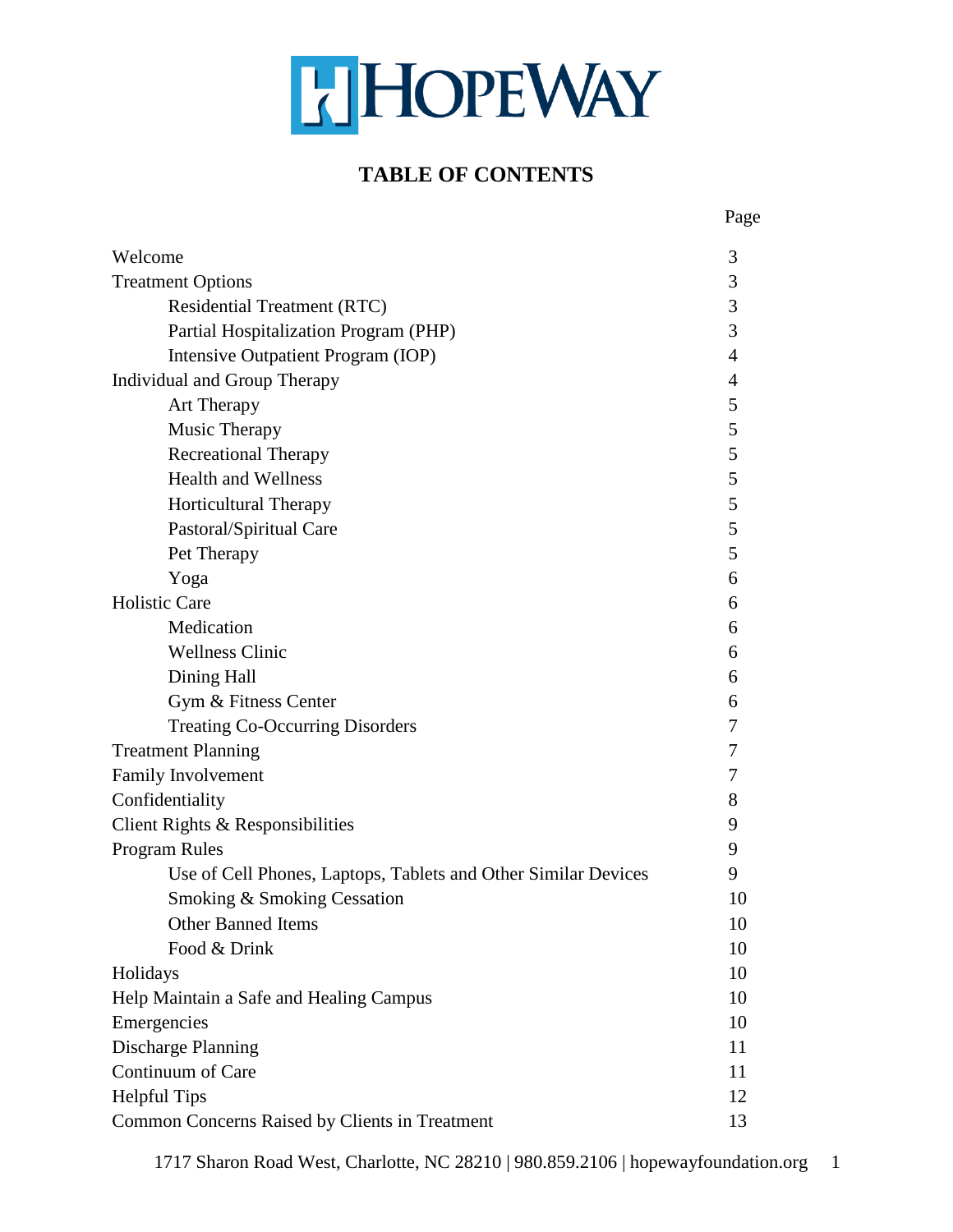## HHOPEWAY

| General Residential Information                     | 14 |
|-----------------------------------------------------|----|
| Facility                                            | 14 |
| Personal Items                                      | 15 |
| Laundry                                             | 15 |
| Cleaning                                            | 15 |
| Visitation for Residential Treatment Family/Friends | 15 |
| Passes                                              | 16 |
| <b>Glossary of Terms</b>                            | 17 |
| Psychotherapy                                       | 17 |
| Cognitive Behavioral Therapy (CBT)                  | 17 |
| Dialectical Behavior Therapy (DBT)                  | 17 |
| Mindfulness                                         | 18 |
| <b>Distress Tolerance</b>                           | 18 |
| <b>Emotional Regulation/Dysregulation</b>           | 18 |
| <b>Interpersonal Effectiveness</b>                  | 18 |
| <b>Baseline</b>                                     | 18 |
| Codependency                                        | 18 |
| Self-harm                                           | 18 |
| Trigger                                             | 19 |
| Co-Occurring Treatment                              | 19 |
| Psychiatrist                                        | 19 |
| Psychologist                                        | 19 |
| Therapist                                           | 19 |
| <b>Behavioral Technician</b>                        | 19 |
| How To Resolve A Complaint                          | 19 |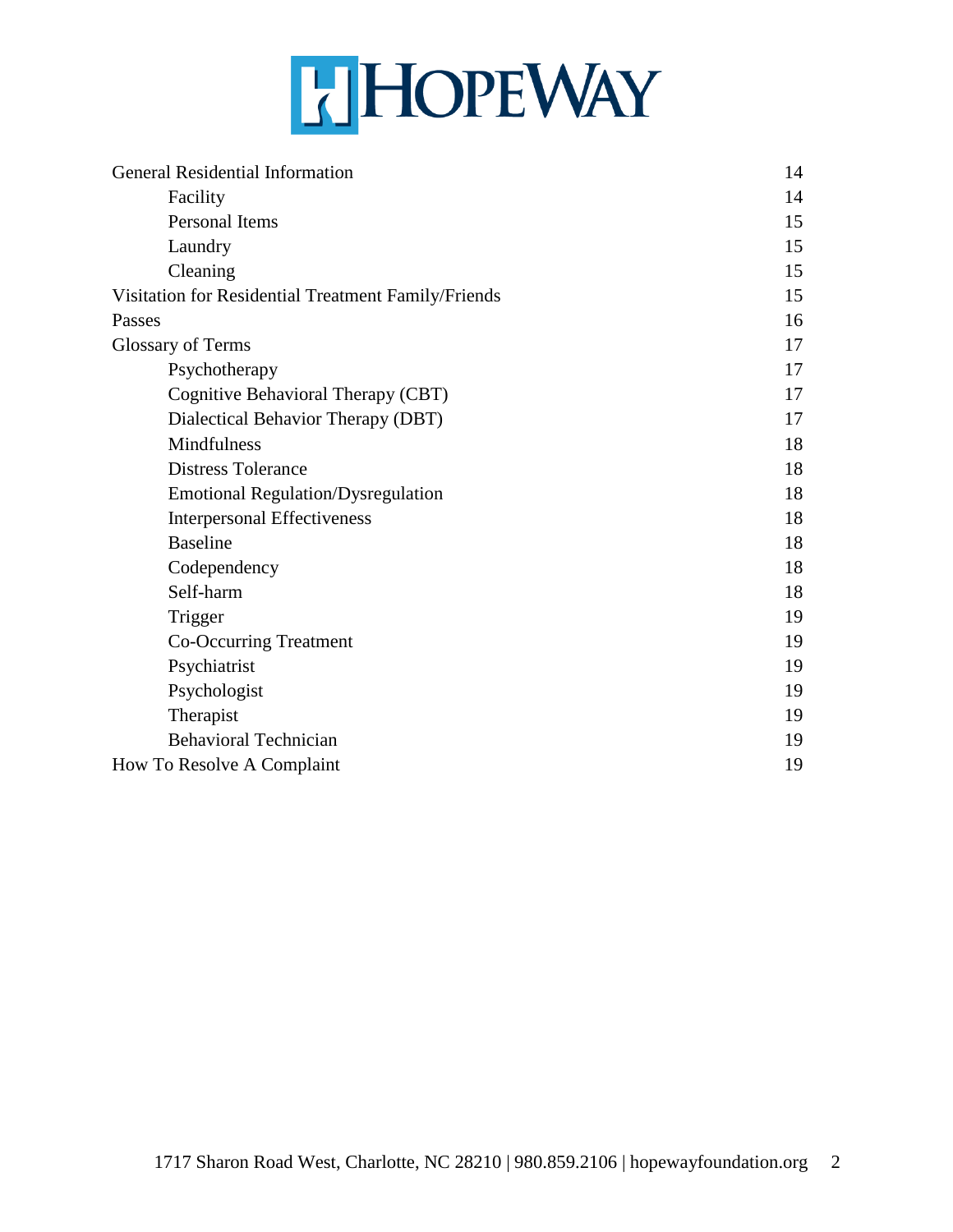

## **Welcome**

On behalf of the entire HopeWay staff, we are grateful that you and your loved one selected us to help you all on the road to recovery. Our goal is to provide the highest quality of care in a safe, nurturing, and comfortable setting. Each member of our team is committed to providing excellent care, involving you in your loved one's treatment, and working together respectfully and compassionately to best meet the healthcare needs of your loved one.

The purpose of this handbook is to help you understand what your loved one will experience during their stay at HopeWay; what supports s/he may need before, during, and after; and resources you may find valuable. We will also share some commonly asked questions with answers to help provide reassurance in what can be a very stressful period in a family's life.

If you have not done so already, we encourage you to both go on a tour of HopeWay, and review our Client Handbook (this can be found online on HopeWay's admissions page). Going on a tour allows you and your family to see the facility and grounds, meet many of our staff, and get your questions answered. The Client Handbook details out expectations, client rights, etc. Although there are some sections that will have duplicated information, we have tried to make your handbook unique, specific to questions and concerns you may have.

## **Treatment Options**

For those individuals reviewing the Family Handbook prior to determining which treatment level is appropriate, here are the distinctions between levels:

#### **Residential Treatment Program (RTC)**

- Clients live at our facility and attend group therapy from 9am-4pm, Monday-Friday. There is additional treatment in the evenings and weekends. We encourage you to look at the sample schedule on the admissions page of the website for more details.
- This option provides the most comprehensive treatment for the client. S/he will be assigned and meet weekly with their psychiatrist and primary therapist, have a treatment team that consults regularly, and have nursing and behavioral health technician staff supporting their recovery.
- All meals are included with this option.

#### **Partial Hospitalization Program (PHP)**

- Mondays-Fridays, 9am-4pm
- This option is a great way to receive treatment while still maintaining daily relationships at home. It is an appropriate step-down option for those who have attended the residential program, and are wanting to slowly integrate back into their day-to-day lives.
- Clients can also admit directly into the PHP program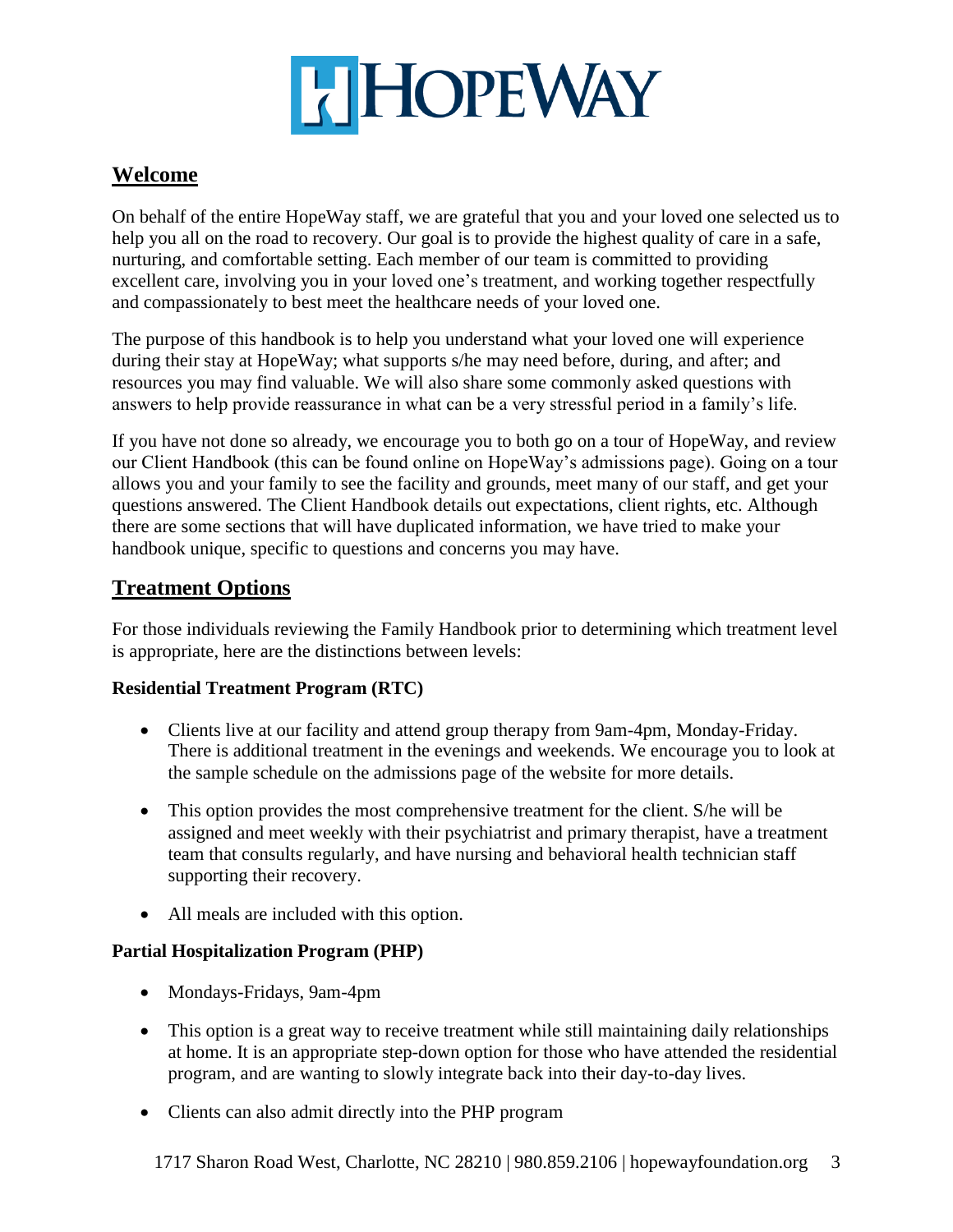

- Lunch is included with this option. However, clients are welcome to have breakfast for an additional fee.
- Clients are assigned a primary therapist and psychiatrist with whom they meet weekly.

#### **Intensive Outpatient Program (IOP)**

- Mondays, Wednesdays, Fridays from 9am-12pm
- This option is appropriate for clients who are working part-time, attending school, and/or are stepping down from more intensive treatment.
- Meals are not included with this option. However, clients are welcome to have breakfast and/or lunch for an additional fee.
- Clients typically continue to see their own therapists, physicians, psychiatrists, etc. If s/he does not have a therapist and/or psychiatrist, our Aftercare Specialist can work with them to find someone in the community.
- The treatment program follows the same model as our other programs, but there are obviously fewer groups. For instance, IOP clients may only receive two Art Therapy classes if they are at HopeWay for a month.

#### **Individual and Group Therapy**

Clients who are in the RTC and PHP programs will have weekly individual appointments with their assigned psychiatrist and primary therapist. Outside of those meetings, clients attend group therapy. The benefits of group therapy are well established. They provide support, offer different perspectives, provide validation, and teach problem solving and communication skills. Investment in treatment is critical and the more a client puts into treatment the more they will benefit. We strongly encourage clients to participate as much as possible, as that will help them heal, recover, and then successfully transition to home and to their community.

The clinical model used at HopeWay was created to include both traditional psychotherapeutic treatment approaches such as Cognitive Behavioral Therapy (CBT) and Dialectical Behavioral Therapy (DBT), as well as multiple integrative therapies. NOTE: A glossary of terms has been included on page 17 for your convenience. All of the various therapies provided are supported by many years of strong research attesting to their affectiveness.

Our daily schedule includes multiple group therapy sessions that focus on clients' specific needs. CBT groups are held in each level of care. DBT groups are offered within our residential and partial hospitalization programs. In addition, a client's primary therapist may integrate DBT work into their individual sessions. Other groups include those focused on building healthy relationships, mindfulness, illness management and recovery, health promotion, relapse prevention, trauma and recovery, process groups, and in both the residential and PHP programs a daily wrap-up group.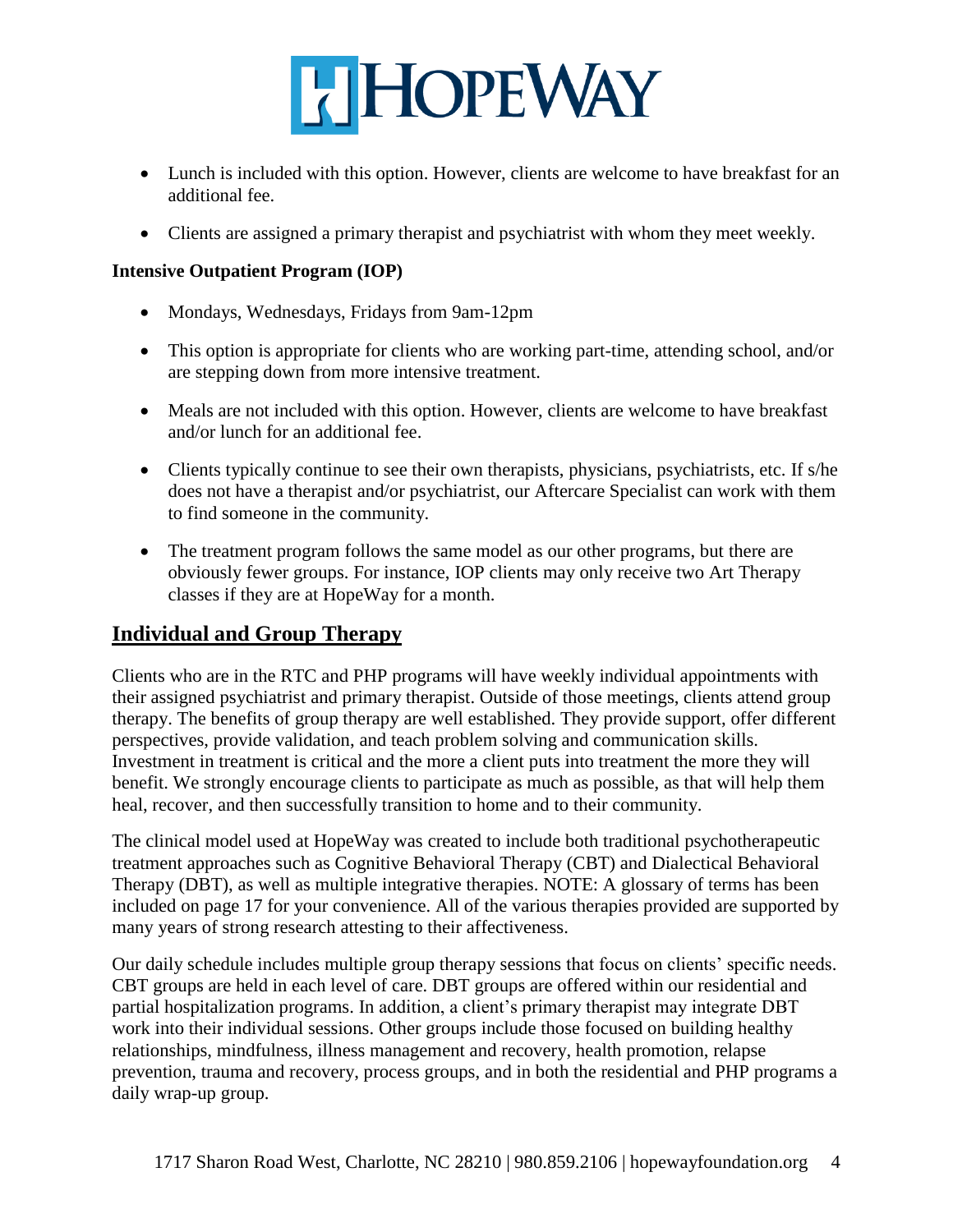

HopeWay offers a full range of integrative therapies such as art therapy, horticultural therapy, music therapy, recreation therapy, health and wellness education, spiritual care, yoga, and mindfulness. Integrative therapy is used to complement CBT and DBT, and broaden the scope of recovery. Many of our integrative therapists conduct one-on-one sessions with clients, and/or have open labs for additional consultation.

- **Art Therapy** allows for the expression of feelings and thoughts that are often without words. Trauma, grief and other types of life events are sometimes experienced in a way that is greater than our capacity to describe them verbally. Art therapy provides an array of different expressive activities, including painting, collage making, drawing, sculpting, pottery, and other media.
- **Music Therapy** is very therapeutic in the healing process. At HopeWay, clients participate in weekly music therapy groups where they have the opportunity to play various instruments, sing, and create their own music. Time is also spent writing lyrics to songs and having group discussions.
- **Recreational Therapy** structures groups based on the six dimensions of wellness: emotional, intellectual, physical, spiritual, social and vocational. HopeWay has a wide variety of recreational activities and opportunities. There are beautiful manicured walking trails, a 13,000 square foot gymnasium that includes two full size basketball courts, a cardiovascular and weight room. Volleyball, basketball, yoga, and other leisure activities are available and encouraged.
- **Health and Wellness**. The Health and Wellness Specialist, who is also a registered dietician, works with all clients to help them learn about healthy eating, portion control, and the overall connection of how food affects not only one's physical health but also one's emotional health. Clients who have dietary issues or medical conditions that require special care or monitoring can utilize the Health and Wellness Specialist to assist them in learning how to best manage nutritional needs. Clients work in the Learning Kitchen where they learn how to prepare healthy, nutritious meals.
- **Horticultural Therapy**. A greenhouse and garden are located on the HopeWay campus. A Horticultural Therapist works with clients in both individual and group settings. Clients learn how to tend to and care for the garden. During the growing season they are also provided with a small plot of land where they can grow their own individual plants, vegetables, and herbs for use in the Learning Kitchen.
- **Pastoral/Spiritual Care**. Clients are provided with opportunities to participate in spiritual and pastoral care programming. This may consist of group or communal activities, as well as individual support if needed. Pastoral care is intended to provide non-denominational support and engagement during treatment, and can be tailored to each client's spiritual preference or beliefs.
- Pet Therapy. Hope Way is excited to have Theo as our therapy dog. Theo is a Portuguese Water Dog who is available to offer comfort during one-on-one meetings between clients and their therapists, or in groups.

1717 Sharon Road West, Charlotte, NC 28210 | 980.859.2106 | hopewayfoundation.org 5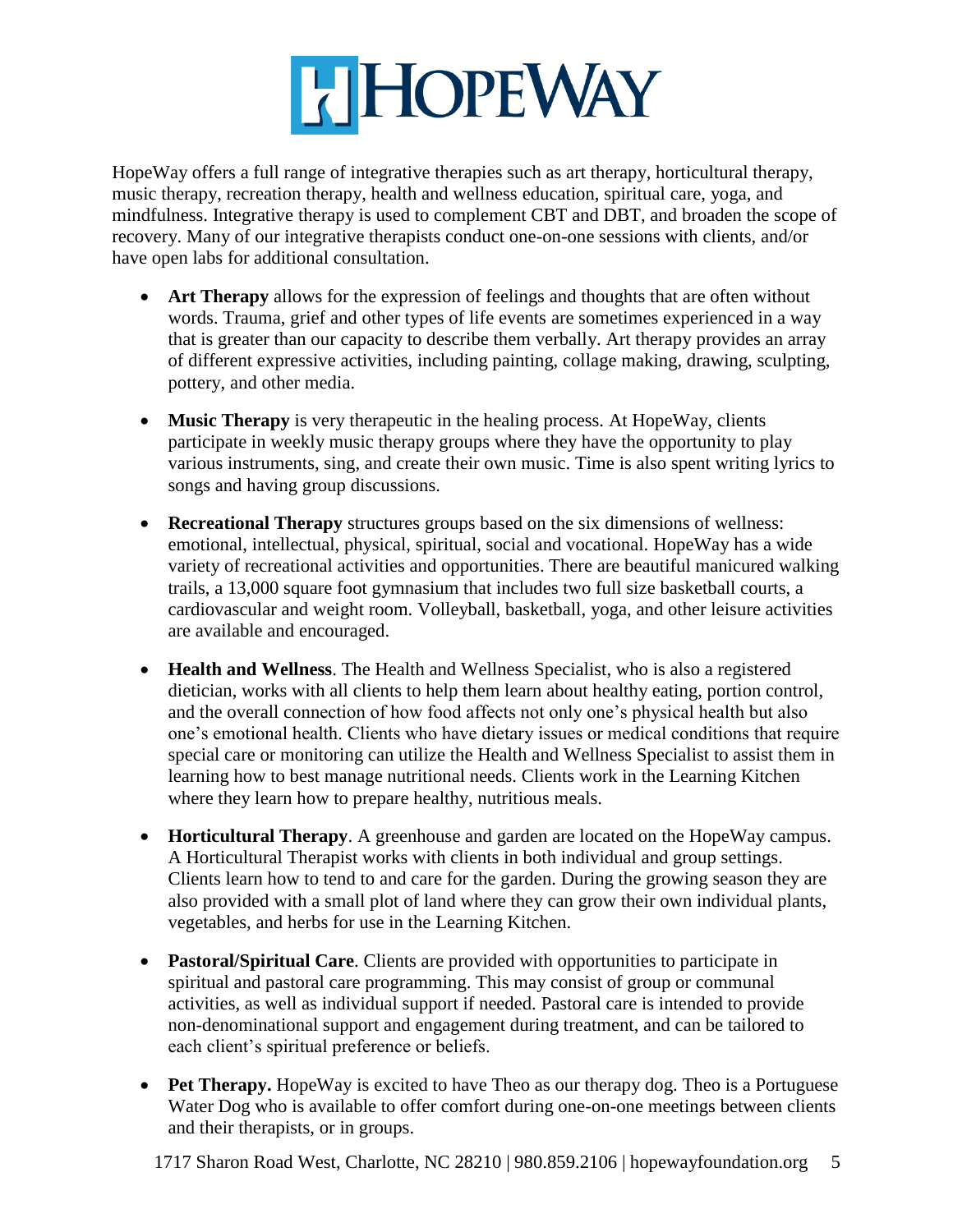

 **Yoga** is therapeutic, as it can relax the client through meditation and mindfulness. Blending the spiritual with the physical provides multiple benefits. Yoga is offered in both the residential and partial hospitalization programs.

We have put an example schedule on the admissions page of the website for potential clients and their families to review. In addition to the previously listed classes, clients will have time for meditation and other mindfulness activities. If the client is in the residential program, s/he will also receive health promotion and off campus recreational activities that integrate therapy.

## **Holistic Care**

#### **Medication**

It is important for clients to communicate with their psychiatrist if they notice any physical sideeffects to their medication. Oftentimes, clients need to balance side-effects with the effectiveness of the medication. Any support you can provide your loved one in communicating with their psychiatrist about side-effects, rather than just stopping their medication is beneficial to their mental well-being. In addition, it is not uncommon for people to stop their medication once they begin feeling better. Similar to other medical issues, individuals should continue taking their medication for as long as it is prescribed (which may be throughout their life).

Clients receive education about their medication from their psychiatrist every time a new medication is issued. If your loved one has questions, we hope you will encourage them to ask.

#### **Wellness Clinic**

HopeWay has an onsite wellness clinic, staffed by a medical team of doctors and nurses. All clients receive an initial physical exam and will continue to receive wellness services throughout their treatment as needed.

#### **Dining Hall**

Residential Clients have breakfast from 8-9am, lunch from 12-1pm, and dinner from 5:30- 6:30pm. PHP Clients have lunch included in their daily schedule. Daily food choices and special options will be posted in the dining room. Clients will have the opportunity to select from a wide variety of nutritious, flavorful, and creative food selections. Clients who have a special dietary need are asked to talk with our health and wellness specialist, nurse or doctor.

#### **Gym & Fitness Center**

Many recreation therapy activities such as basketball, games, and the use of exercise equipment is available at scheduled times in the gym. Shower stalls are also available in this area to provide a convenient method of maintaining healthy hygiene without the need to return to one's individual room. Recreation, physical fitness, and learning healthy leisure activities is a critical aspect of holistic healthcare and HopeWay is committed to incorporating these activities throughout each client's stay with us and throughout all levels of programming. For residential clients, we encourage daily exercise immediately following programming. In addition, there are additional opportunities for exercise throughout the week to help create healthy habits.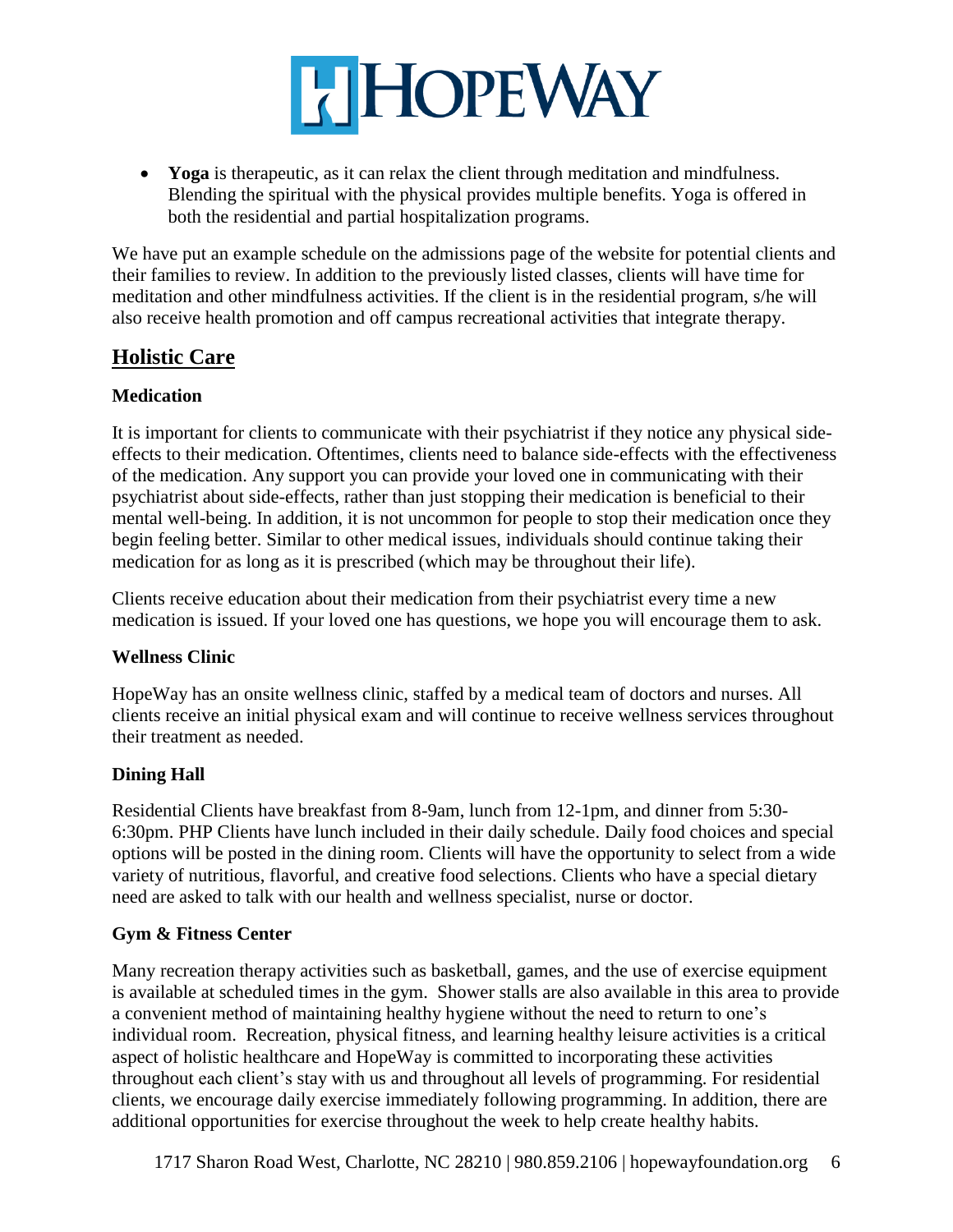

#### **Treating Co-Occurring Disorders**

Clients with drug or alcohol addictions attend two substance abuse treatment groups a week. In addition, clients who have alcohol issues are strongly encouraged to attend AA. Residential clients have the opportunity to attend two offsite AA meetings during the week and one on the weekend. All clients have the option of attending an AA panel onsite on Fridays at 4pm.

## **Treatment Planning**

Each client works with a large, multidisciplinary treatment team that is responsible for providing the highest quality of care. The treatment team includes the client's attending psychiatrist and primary therapist, the music, art, recreation, and horticultural therapists, the health and wellness specialist, the aftercare coordinator, and the Director of Nursing. This team is also supported by HopeWay's executive leadership team. Treatment teams meet weekly to review progress, suggest possible treatment goals with the understanding that clients' input and considerations are critical in the development of the final plan. The team will also identify discharge follow-up resources.

In a behavioral health program, a client's involvement and commitment to their treatment is extremely important. Clients are given the opportunity to attend a portion of the treatment team meetings and will be allowed time to ask questions, voice concerns, and make suggestions related to their treatment.

Families can be extremely beneficial if they support their loved one's participation and engagement in treatment. Clients are typically encouraged to involve their family and friends in treatment in order to access these crucial relationships and the support and guidance they can offer. All services offered at HopeWay are provided on a voluntary basis and clients are free to choose not to participate. However, not actively involving oneself in the programming will result in a less successful outcome and is ultimately a poor use of time and financial resources.

## **Family Involvement**

Friends and family members are very important sources of "natural" support for most people. These are the people who know the client the best, know what works best for her/him, and know how to best support her/his continued healing and recovery. We strongly encourage clients to involve others who are committed to her/his health. This can be done in a variety of different ways, such as giving us permission to communicate with family, giving family permission to visit during the designated visitation periods, and/or including them in specific appointments with the client's psychiatrist and/or the treatment team.

Ultimately, your loved one is our highest priority, and our staff is most concerned with their progress and growth. If permission is given, communication with family members is typically done through the primary therapist. Our clinicians request that loved ones give staff at least two weeks of care before expecting feedback. We need to establish a relationship and allow your loved one to open up in both individual and group sessions.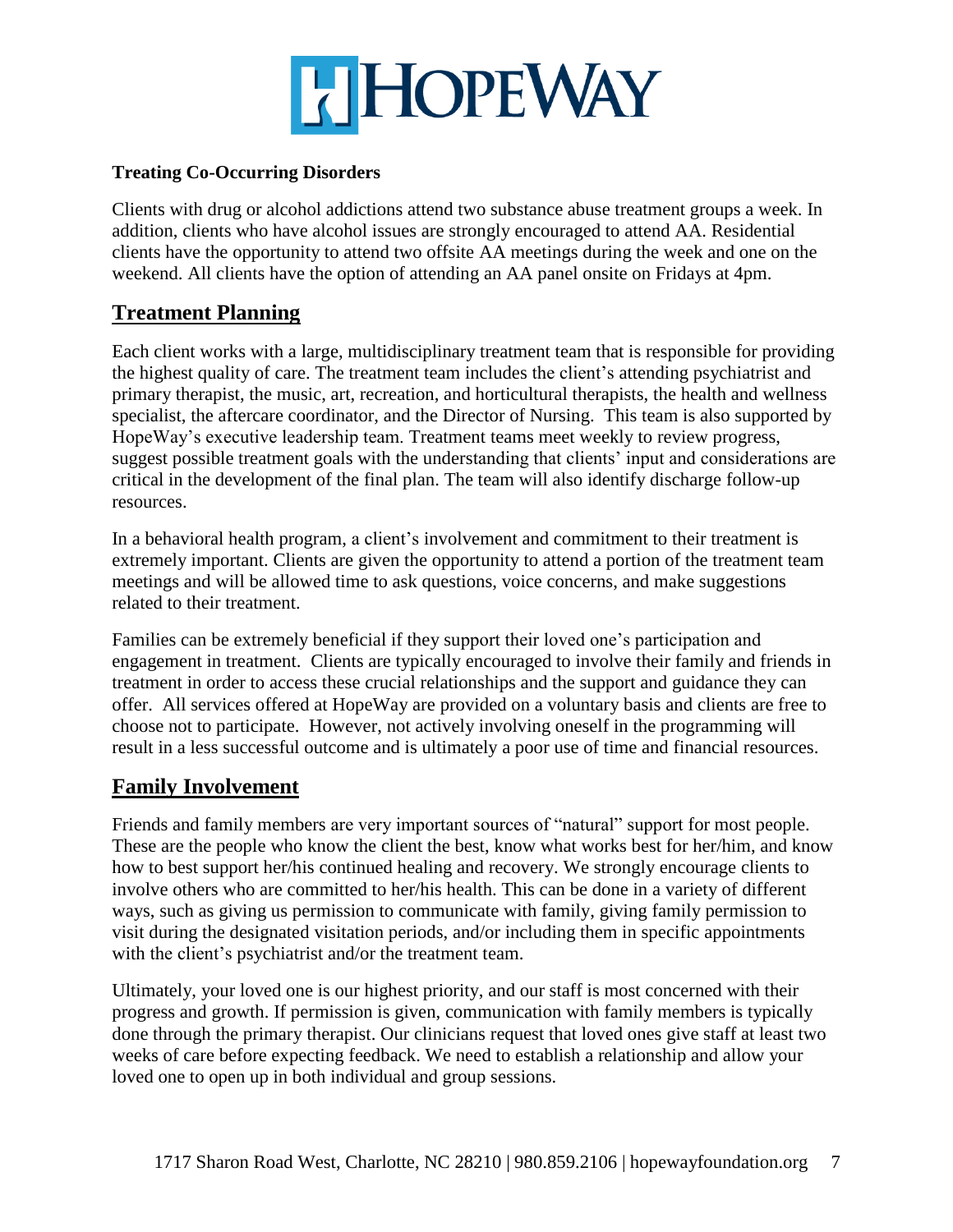

If the client's "natural supports" attend meetings or s/he allow us to communicate with them, the following types of information may be discussed:

- Information about the client's diagnosis and treatment plan
- Progress shown in treatment
- Aftercare planning, including types of follow-up healthcare services that will be most helpful after treatment at HopeWay
- Ways to strengthen or build healthy relationships with others

Once a month, we offer a family education group (typically the first Wednesday of the month). In addition, we periodically offer a friends and family day program. This is an opportunity for you to come to HopeWay, hear from therapists and/or psychiatrists, alumni, alumni family members, and learn about community resources. Families find this helpful, as they get to meet staff, experience similar programming to their loved one, learn about mental illness, and often gain support from others going through a similar experience. We encourage you to attend. However, invitation to this programming is dictated by your loved one. They will either provide us with your contact information to email you details, or they will provide you with a flyer that contains the schedule. We cannot contact you without their permission and do not want to break their trust or hinder their progress by ignoring their wishes. If you are interested in attending, please speak with your loved one about your interest in participating.

We also encourage family and friends to refer back to the Community Education portion of HopeWay's website. We post current news articles about mental health, local events supporting mental health, free online resources to continue education, and links to other organizations to help continue care past discharge. As a family member, you will have access to educational workshops held at HopeWay, even after your family member has discharged.

## **Confidentiality**

We understand that information about a client's health is personal. We are committed to protecting a client's healthcare records. Confidentiality assures that private information will not be disclosed to others without client consent. Associated with confidentiality, during a client's time here at HopeWay, s/he may come across visitors inquiring about the facility and/or volunteers that have offered to make the surroundings a better place. Because of this, we want clients to be aware of guests that may be onsite from time to time. We value privacy. HopeWay ensures each visitor signs a confidentiality agreement and every volunteer attends a confidentiality orientation and training.

Although mental illness is not something to be ashamed of, there are many stigmas and assumptions made that make it difficult to open up. We recommend that family talk with their loved one about what they are comfortable having shared to other family members, friends, coworkers, etc.

HopeWay serves adult clients. Even if your loved one is living at home, or you are paying for his/her treatment, your loved one is an adult and their health information is private. As a family member, you can speak with your loved one's primary therapist and/or psychiatrist and provide them with any information you feel is relevant to your loved one's care. However, unless your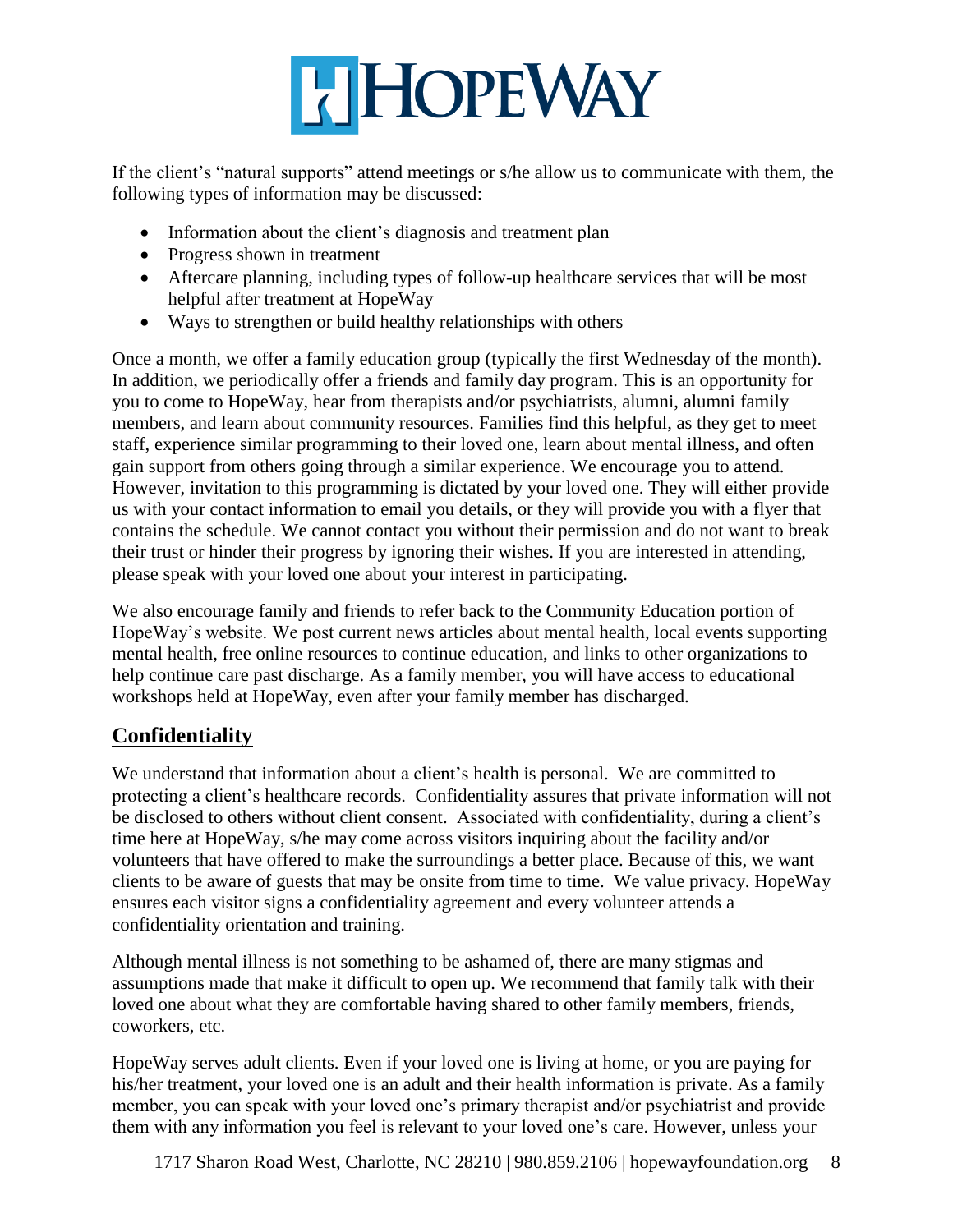

loved one has given HopeWay permission to share information about their treatment, we cannot contact, share, or release information to you. If, at any time, your loved one changes their mind, we must abide by their request.

## **Client Rights & Responsibilities**

All clients served at HopeWay have rights designed to promote dignity, respect, and a safe, healing environment. Clients are provided with a copy of the "*Client Rights and Responsibilities*" form within 24-hours of being admitted to the program. A copy of the document can be found online within the Client Handbook.

## **Program Rules**

Program rules can be found in the Client Handbook. Please note that the list is not exhaustive and changes/additions may be necessary depending on changing needs and situations. The overriding rule is to follow and respect staff's requests and directions.

Treatment at HopeWay is voluntary. Clients are adults. Therefore, while we can encourage clients to be on time and not leave early, to not walk out of a session, to take their medication regularly, to abstain from drugs and alcohol, etc., we ultimately cannot enforce these behaviors. If other clients are affected, the treatment team will address their concerns and discuss it with the client. The client may be asked to sign a success plan to see if we can get client buy-in to HopeWay's policies. If disruptive behavior continues, we may ask the client to leave. If you can support our rules and encourage your loved one to support the rules, they are likely to get significantly more out of programming.

#### **Use of Cell Phones, Laptops, Tablets and Other Similar Devices**

- To assist in helping maintain a strong focus on treatment, minimize opportunities for distractions, and decrease anxiety and stress that can come from being constantly "plugged in," we highly recommend cell phones, laptops, tablets and other similar devices be left at home.
- If brought to HopeWay, cell phones, laptops, tablets and other similar devices will not be available for use for the first ten (10) days of admission into the residential program to allow each client to become accustomed to treatment and their living environment. During this period, such devices will be securely stored by HopeWay staff and all phone calls to family and friends or related to medical or legal concerns will be made with the assistance of a staff member.
- Upon conclusion of the ten day period, cell phones, laptops, tablets and other similar devices are returned and are available for use from 4-8pm. At all other times, these devices should be secured in the client's room.
- For day clients, we ask that they not bring cells phones, laptops, tablets, etc. into the treatment rooms. If they are brought in, they are to be turned off during group. We ask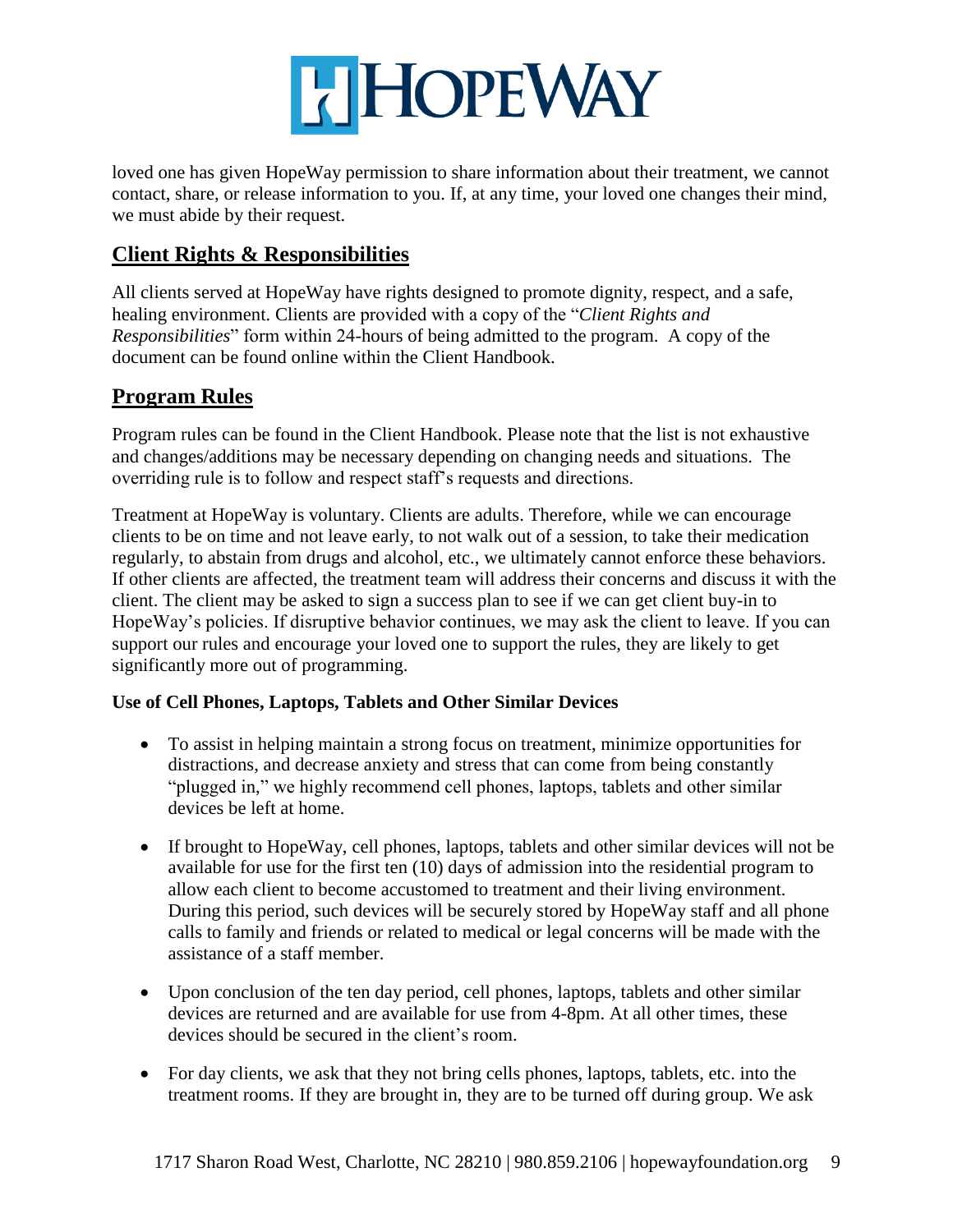

that family and friends honor this request and refrain from contacting your loved one while they are in treatment.

• HopeWay is not responsible for lost, stolen, or damaged personal belongings.

#### **Smoking and Smoking Cessation**

HopeWay is a smoke-free and smokeless tobacco-free campus. Lighters and matches are not permitted and will be destroyed if found onsite. Nicorette gum and other smoking cessation options are available for those who smoke. We encourage clients to speak to his/her doctor or nurse to determine the best option for them. Note: failure to comply with this policy will be considered a violation of the Program Rules.

#### **Other Banned Items**

E-cigarettes, alcohol and illegal drugs are not permitted at HopeWay. Weapons, including knives of any kind, are not permitted. This includes in a client's vehicle, in the parking lots, or on the grounds.

#### **Food and Drink**

To help maintain a sanitary environment, we ask that only water be consumed in the treatment areas and bedrooms.

## **Holidays**

We are a 24-7-365 facility for residential clients. We may have special holiday programming on specific holidays. We also may have extended visitation hours and increased off-campus passes.

For day clients, we are closed on:

- Thanksgiving Day
- Christmas Day

## **Help Maintain a Safe and Healing Campus**

Maintaining a safe, clean, and comfortable environment is critical to allow for maximum healing. Everyone shares in the responsibility for keeping the facility and grounds safe and clean including the HopeWay staff, our clients, and all visitors. *Please help us in keeping the campus safe, clean and comfortable for everyone.*

## **Emergencies**

In the case of an emergency (i.e.: fire, tornado), drill or an alarm test, the staff will guide clients to safety. There are evacuation plans posted throughout the facility. If an actual emergency occurs and your client is affected, we will contact whomever is listed as the emergency contact.

During times of inclement weather, staff will direct clients to call the main number in the morning to learn if programming has been impacted.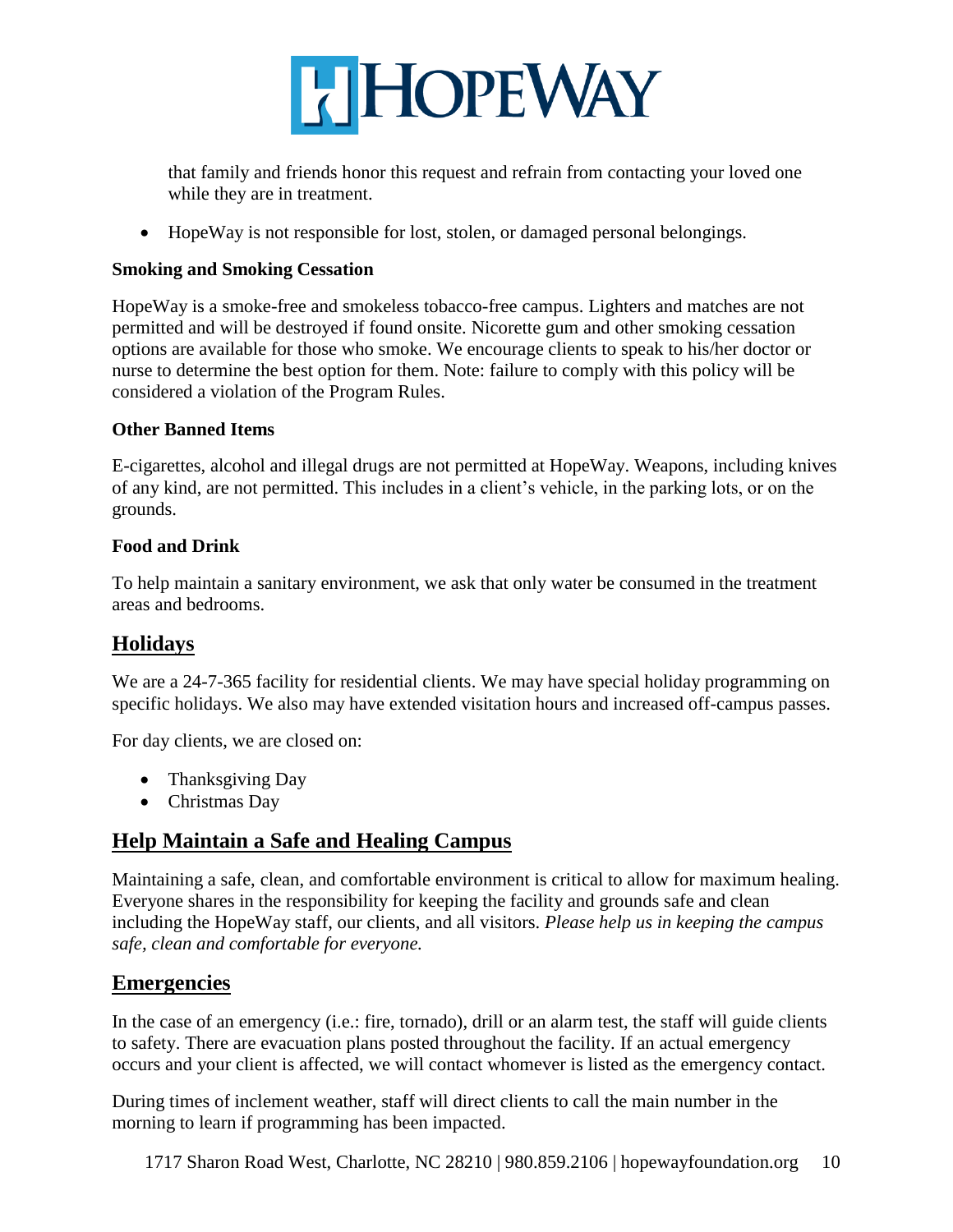## **HEIMAY**

## **Discharge Planning**

To create the most effective aftercare plan as clients transition out of all HopeWay programs, her/his treatment team will begin planning for her/his discharge needs from the first day s/he enters a program. Clients are involved in the discharge planning process throughout treatment. Attending aftercare appointments is very important to help continue the progress that s/he has made during her/his treatment at HopeWay.

Residential and Day Treatment aftercare plans may include stepping down to a less intensive level of care, such as:

- Partial Hospitalization Program (PHP),
- Intensive Outpatient Program (IOP), and/or
- Referrals to a community therapist for continued weekly therapy, and/or
- Referrals to a psychiatrist for continued medical management.

A client's aftercare plan may also link her/him with a peer support service, connect her/him to local support groups, and/or provide her/him with other helpful resources. Depending on the client's circumstances, discharge planning may include finding a place to live, completing applications for school or new employment, and/or developing skills to successfully live on her/his own.

As you can imagine, your roll in your loved one's discharge and reintegration is very important. Similarly, we encourage you to start planning for your family member's discharge as soon as possible. Here are a couple easy ways to do this:

- Start reading about mental health and get information about your family member's condition/diagnosis
- Find a local support group that can help you gain perspective on both what others are going through, in addition to ways to help your family member

Understand that each person has a different experience, different perspective, and will respond differently. Nothing will be an exact fit. Listen, keep an open mind, and continually work on communicating. If you need resources, please don't hesitate to contact us.

## **Continuum of Care**

Once a client leaves HopeWay, they will receive a follow-up phone call, as well as surveys to check-in on their health and well-being.

As mentioned in the previous section, our Aftercare Specialist works with clients to find local providers to support a client's treatment. If the provider is not a good match, or they are not able to serve the client in a timely manner, it is important for us to know and we are happy to find a new provider for your loved one. If we cannot get an immediate appointment for a client after discharge, our therapists and psychiatrists may have the ability to continue meeting with clients until the new relationship is established.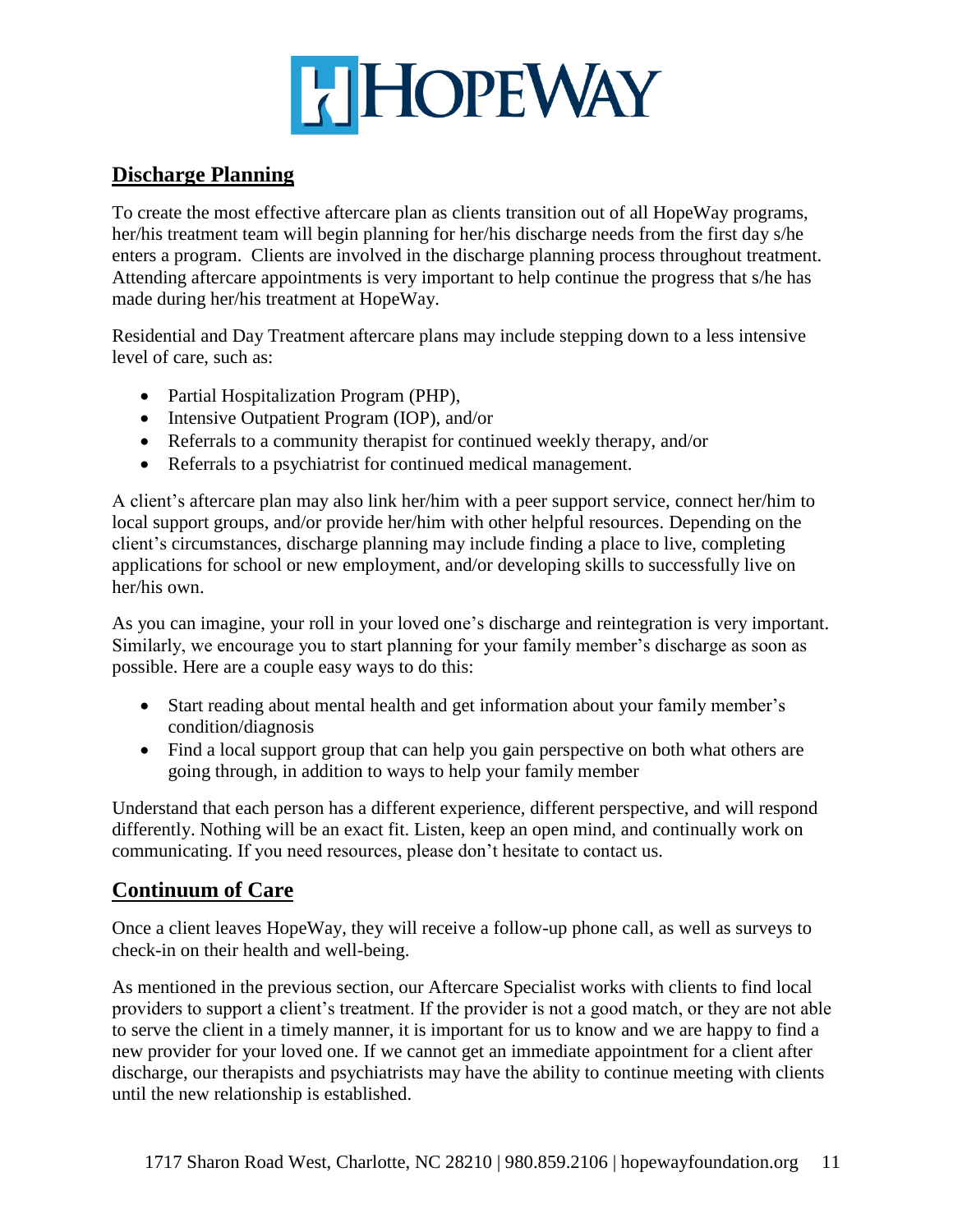

Although most clients do not need to return to HopeWay for additional treatment, we are more than willing to support him/her if they need a boost in their care. We will work with the client and family to help make that process as smooth as possible.

As an alumni of HopeWay, there will be opportunities to continue engaging with us. Here is a list of ways we encourage participation:

- $\checkmark$  Attend celebratory events
- $\checkmark$  Attend educational events
- $\checkmark$  Be a panelist for educational events open to current clients and their families
- $\checkmark$  Be a panelist for educational events open to community members
- $\checkmark$  Be a contact for potential clients to talk to
- $\checkmark$  Share his/her story for marketing purposes

## **Helpful Tips**

You may be familiar with mental illnesses and how they affect you, your family, and your loved one. If you aren't, here are some helpful tips:

- Mental illnesses like depression, bipolar disorder, and schizophrenia are biological brain disorders that interfere with "normal" brain chemistry. Chronic mental illnesses are often compared to medical issues, such as Diabetes.
- Many mental illnesses have genetic factors that increase one's likelihood of developing the disease. In addition, life stresses may trigger the onset of symptoms.
- Some people don't believe that you can get better if you have a mental illness. However, that's not true. With appropriate medical care, most people can live healthy, productive lives. Note: just because someone attends treatment, doesn't mean that they will never need mental health care in the future. There may be periods of time that their symptoms are not present, but that doesn't mean that they won't come back. This is because some illnesses are cyclical.
- Treatment is often not a straight line of improvement. It may have dips and lulls that seem like your loved one is taking steps backwards. This is not unusual and should not alarm you or cause you to give up hope.
- Mental illnesses are not anyone's fault. They are not caused by poor parenting or a weak character, nor are they something that someone can "snap out of."
- Mental illness strikes people from all walks of life, regardless of gender, age, race, religion, education, socioeconomic status, etc.
- When a loved one has a mental illness, all family members are affected in some way. It's okay to feel a gamut of emotions about the illness (and about your loved one). Help yourself by remembering to practice self-care on a regular basis.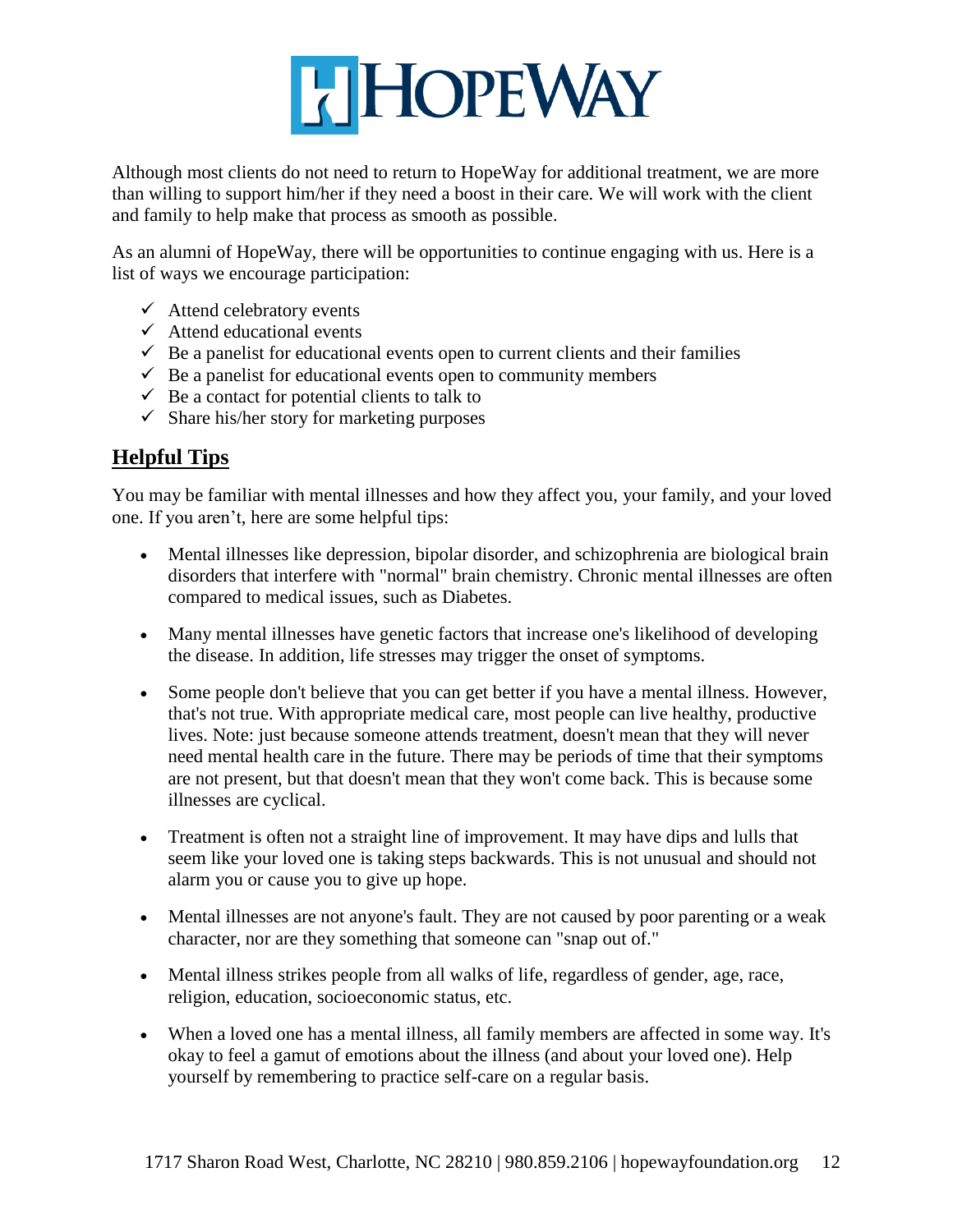

- If you have the opportunity to go to individual therapy, family therapy, and/or attend support groups, this will likely help you during the more difficult times.
- Clients in treatment may appear to be selfish. They may need to be in order to best work through and understand their mental illness, triggers and coping strategies.
- Clients may come home from treatment exhausted (or sound exhausted when you talk to them on the phone). That is because they are. They spend about six hours a day talking about their emotions, their relationships, expectations, future, etc. as well as listening and supporting others in their groups. Often this highlights struggles, disappointments, frustrations and other painful emotions and experiences. That's why when they get home, they may not want to talk about these things right away.
- Clients need to heal on their own time. It's important for friends and family to understand that and align their expectations accordingly.
- Structure, schedules, and self-care are helpful for most people, and certainly true for those with mental illness.
- It's better to ask, than to ignore.

## **Common Concerns Raised by Clients in Treatment Programs**

Entering a treatment program of any type can be an anxiety provoking experience. While many clients understand the need for treatment of this type, they may not always understand what a typical experience may be, the rules associated with treatment that must be followed to promote a safe environment, and how such programs are typically structured. Entry into a program is often a time of stress and learning the new environment can create confusion and anxiety that may be shared with family members via concerns/complaints about their treatment. In order to help prepare families for what they may hear from loved ones, below are some commonly shared questions/concerns that your loved one may share with you. These types of concerns are typically the result of initial resistance to treatment and families are encouraged to be supportive but to understand that such concerns are often voiced as a way to focus on external things rather than focusing on the more difficult issues that necessitated treatment.

- Groups are pointless
- I am not like those other people
- $\bullet$  This isn't helping
- I don't like and can't relate to any of the other clients
- I don't like my therapist/psychiatrist
- I'm bored. There's not enough to do.
- I don't like the rules. They are stupid and don't make sense.
- The food is bad

In addition, it is important for families to have clear knowledge of how HopeWay approaches family involvement in treatment in part to prevent misperceptions.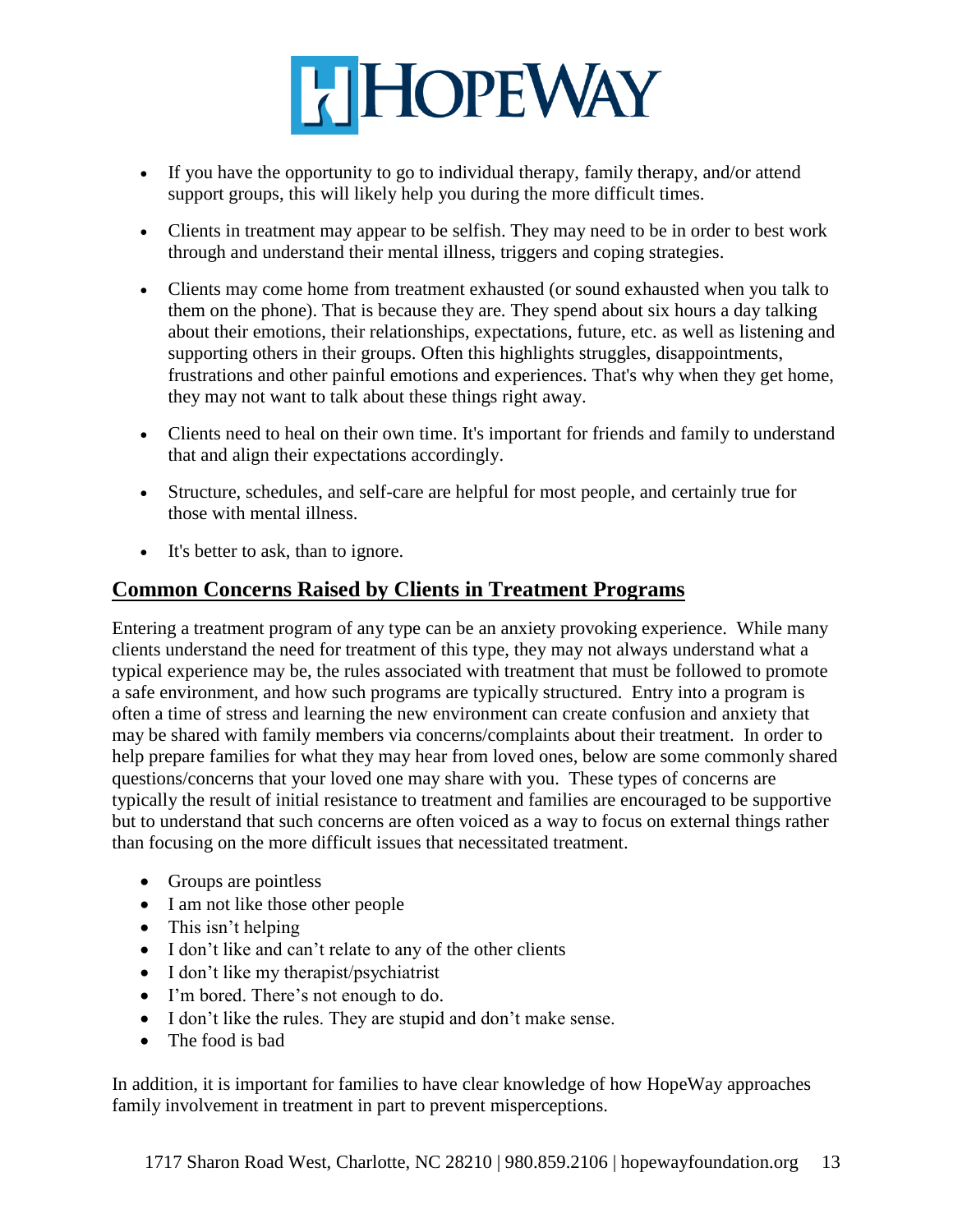# **HEIMAY**

- We believe family involvement is important in the understanding and treatment of each client. Clients and their primary therapist will discuss what level of involvement the client wants with his/her family. The primary therapist will communicate the outcome of this decision with your family. Please understand that the level/intensity of family involvement may change during the course of treatment. This is common and typically clinically very beneficial.
- Primary therapists will attempt to contact family members who are participating in their loved one's treatment on a weekly basis. At times this may not be possible. At other times more frequent contact with the primary therapist may be warranted. Families can always contact the nurses' station to obtain updates on their loved ones' day.
- Clients are seen once per week by their psychiatrist and at least once per week by their primary therapist. Additional individual and/or family therapy sessions may be possible depending on clinical need (note: there may be an additional cost associated with these additional appointments).
- Noncompliance with treatment and/or violations of program rules will be addressed. This may lead to frustration from your loved one and lead to some of the questions highlighted above. However, it is critical that engagement in treatment and behaving in ways that undermine the safety of the facility be consistently addressed so all can achieve maximum benefit from treatment.
- At times your loved one may ask you to bring a concern to HopeWay staff. To promote directness and empowerment, we encourage you to ask your loved one to raise questions/concerns directly with HopeWay staff. This prevents indirect communication and decreases the chances for miscommunication and splitting.

## **General Residential Information**

#### **Facility**

HopeWay's residential facility has 36 private rooms, organized into 6 neighborhoods. Each room has a private bath. Client bedrooms were intentionally designed to be warm, comfortable, and restorative. Rooms look out onto a beautifully landscaped campus and offer an abundance of natural light.

The residential area of HopeWay contains two beautiful and relaxing living room areas for social gathering, reading, watching television, or simply talking with other members of the HopeWay community. Residents are encouraged to enjoy a game of pool in the recreation space immediately across from the nurses' station. This is great location for socializing, watching games on TV, and enjoying friendly competition. This can also be a space families can use when visiting.

If you haven't had a tour, we encourage you to either schedule one with admissions, or to visit our website to see the virtual tour.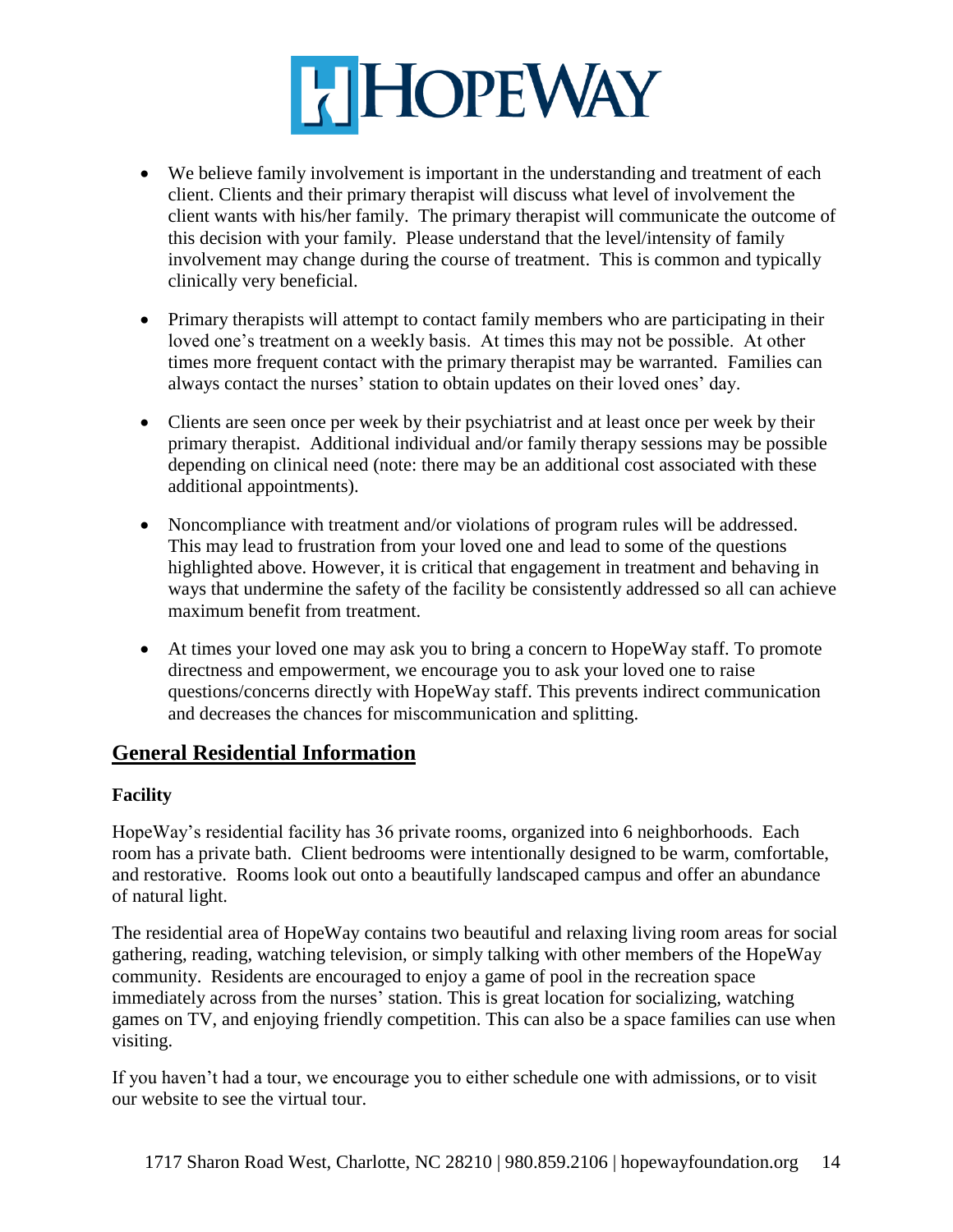

#### **Personal Items**

A recommended packing list can be found in the Client Handbook and online. Clothing, other personal items (i.e.: lighters, glass frames/vases, etc.) and medications that are not permitted will be sent home with a family member or friend. We appreciate your cooperation in these matters.

We ask that clients send any valuables home with their family/friends. HopeWay is not responsible for any lost or damaged personal property.

Clients are asked to wear glasses, hearing aids, and dentures when they are awake and stored properly in their rooms when asleep. HopeWay is not responsible for the breakage or loss of these items.

#### **Laundry**

All clients are responsible for doing their own laundry (this includes bedding and towels). Each neighborhood has assigned laundry room time each week. Staff members can assist if there is a need to wash any linens, clothing, or towels between assigned wash days. HopeWay provides the laundry supplies. A staff member will accompany clients when using the laundry room.

#### **Cleaning**

All residential clients are responsible for cleaning their rooms and bathrooms. Cleaning supplies are provided by HopeWay, and can be requested at the nurses' station. The rooms are cleaned by a cleaning service between clients stays.

## **Visitation for Residential Program Family/Friends**

Clients are given their own individual identification code the first day they enter the residential treatment program. They can share this code with anyone they are comfortable knowing that they are at HopeWay. If someone calls and asks to speak with a client, to protect their privacy, HopeWay staff will not tell them that any individual is here or provide any other information about a person unless the caller provides the accurate unique identification code. In addition, any visitor must also know an individual client's unique identification code. If a person calls and/or comes to visit and *does NOT* have the correct code, HopeWay staff cannot share any information and CANNOT allow them to visit.

- Visitation hours are daily from 6:30pm–8pm and from 1–3pm on Saturdays, Sundays, and holidays.
- Family members can join for dinner prior to visitation Monday Friday or join for lunch prior to visitation on Saturdays and Sundays. Note: *Guests are responsible for the costs of their meals.*
- Each client may have up to three  $(3)$  people visit them at a time.
- The minimum age for child/adolescent visitors on the residential unit is age 12. Visitation with children younger than age 12 will occur in the dining hall or main lobby area.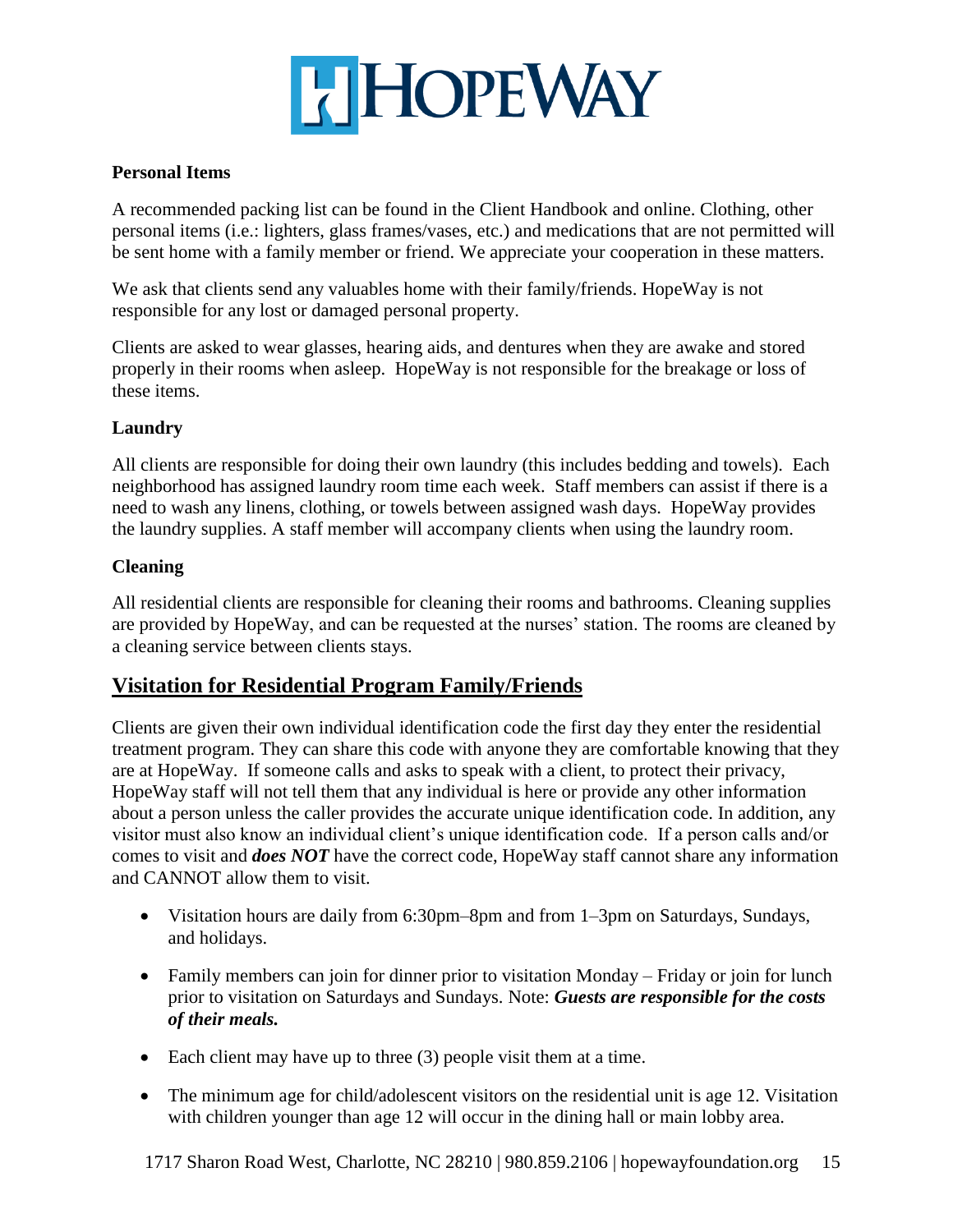

- Visitation is held in the common living areas within the building or in the outdoor dining area. *Visitation is not permitted in client rooms.*
- All visitors are required to sign-in with the staff member at the nurse's station in the residential wing and provide a picture ID to help maintain confidentiality.
- All visitors must have their loved one's personal identification code.
- All visitors must leave personal items such as purses, bags, etc. in their vehicles.
- For safety purposes, everything brought in for the client must be checked at the nurse's station.
- Off-site visitation (i.e., passes) are allowed with the approval of the client's physician, but are not available during the initial 10-day observation period (Recharging of Hope). This is to allow clients to become accustomed to treatment and their living environment.
- Clients who have been discharged from the residential program are unable to visit others in the program until six (6) months after their discharge. This is a common rule in a behavioral health setting and designed to promote and support successful transition back to one's family, job, school, and social environment.

#### **Therapeutic Passes**

- Passes to attend off-campus activities with family/friends (or on their own) are not granted during the first ten (10) days of treatment.
- While passes are not granted during the first ten days, family and friends may join clients for lunch or dinner, and/or visit in the residential area during scheduled visitation times.
- Upon conclusion of the Recharging of Hope period, a client's attending psychiatrist may grant a pass upon their request. Passes are conditional based upon a person's symptomology, program participation, behavior, treatment compliance and the nature of the request. These factors need to be considered to help maximize client safety.
- Midweek passes may be granted, however they are limited to special circumstances in order to avoid disrupting clinical programming/groups, individual therapy, treatment team, and follow-up appointments with his/her attending psychiatrist.
- Weekend passes are granted on Saturdays and Sundays from 1-5pm to avoid disrupting clinical programming/groups and promote unit cohesiveness. Clients, per psychiatrist approval, may be granted overnight passes.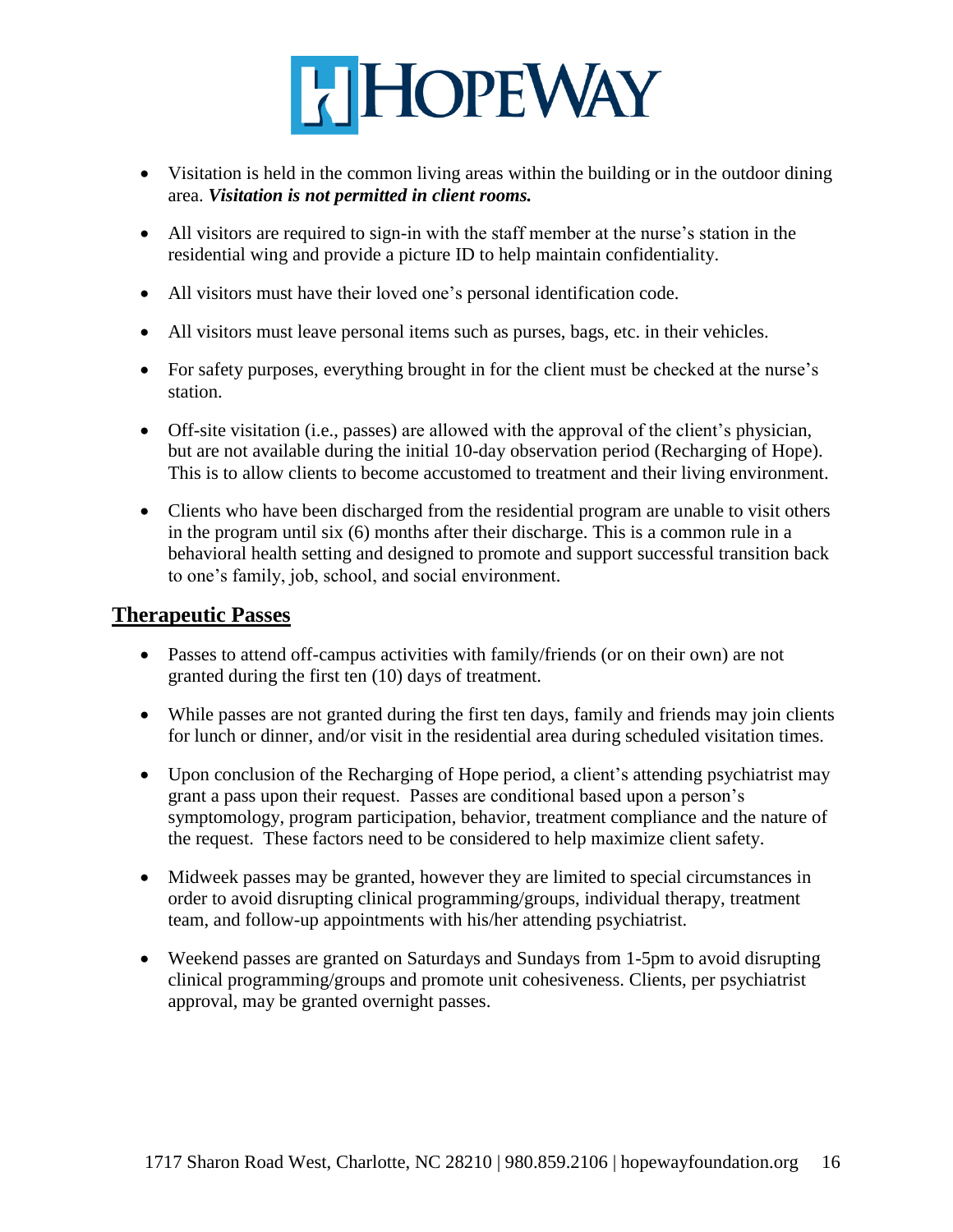

### **Glossary of Terms**

The following definitions are cited from nami.org:

- **Psychotherapy** is when a person speaks with a trained therapist in a safe and confidential environment to explore and understand feelings and behaviors and gain coping skills. The conversation is often led by the therapist and can touch on topics such as past or current problems, experiences, thoughts, feelings or relationships experienced by the person while the therapist helps make connections and provide insights.
- **Cognitive Behavioral Therapy** (CBT) focuses on exploring relationships among a person's thoughts, feelings, and behaviors. During CBT a therapist will actively work with a person to uncover unhealthy patterns of thought and how they can be causing selfdestructive behaviors and beliefs. By addressing these patterns, the person and therapist can work together to develop constructive ways of thinking that will produce healthier behaviors and beliefs. Oftentimes, you will have homework in between sessions where you practice replacing negative thoughts with more realistic thoughts based on prior experiences or record your negative thoughts in a journal.



 **Dialectical Behavior Therapy** (DBT) is used to treat people with different mental illnesses, but it was initially developed to treat people diagnosed with borderline personality disorder as a primary diagnosis. DBT is heavily based on CBT with one big exception: it emphasizes validation, or accepting uncomfortable thoughts, feelings and behaviors instead of struggling with them. The therapist's role in DBT is to help the person develop new skills, like coping methods and mindfulness practices, so that the person has the power to improve unhealthy thoughts and behaviors.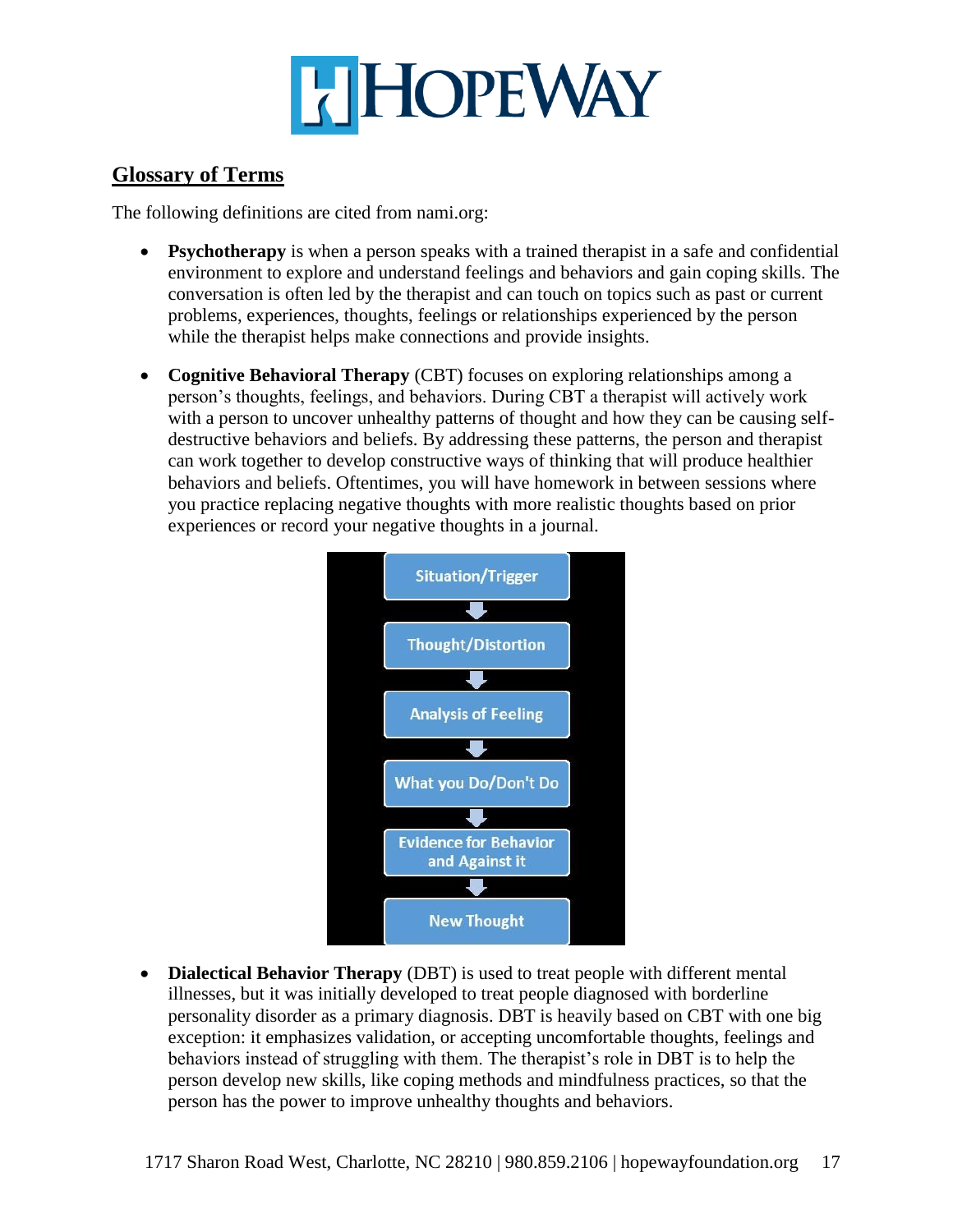

Here are some additional definitions that you may find helpful:

- **Mindfulness** is the practice of being fully aware and present in the moment. Mindfulness is something that our therapists integrate into all of their groups.
- **Distress tolerance**. How to tolerate painful emotions in difficult situations and not act in self-destructive ways.
- **Emotional regulation** is how to change emotions that you want to change. **Emotional dysregulation** is a term used to describe emotional responses that are poorly controlled.
- **Interpersonal effectiveness** speaks to how to ask for what you want or how to say "no" while maintaining self-respect and positive relationships with others.
- **Baseline** is a minimum or starting point used for comparisons. In the mental health field, this is different for everyone. However, it is used to help determine a client's progress or decline. Family members can also look at their loved one's mood or behavior, comparing it to what they saw was "normal" before noticeable changes were perceived.
- **Codependency** is an excessive emotional and/or psychological reliance on another person. This relationship is one-sided, and often dysfunctional. At times it can be abusive. Whether the relationship is enabling another person's drug or alcohol addiction, irresponsibility, recklessness, under-achievement, low self-esteem, social isolation, or poor mental health, the affected person often doesn't realize the relationship is unhealthy.
- **Self-harm** is more than cutting, burning, or other self-mutilation behaviors. We consider self-harm to include behaviors such as sex/relationship addiction, compulsive gambling, over exercising, disordered eating, purging, or calorie restriction. These behaviors serve as a distraction from mental pain and become a way to cope.

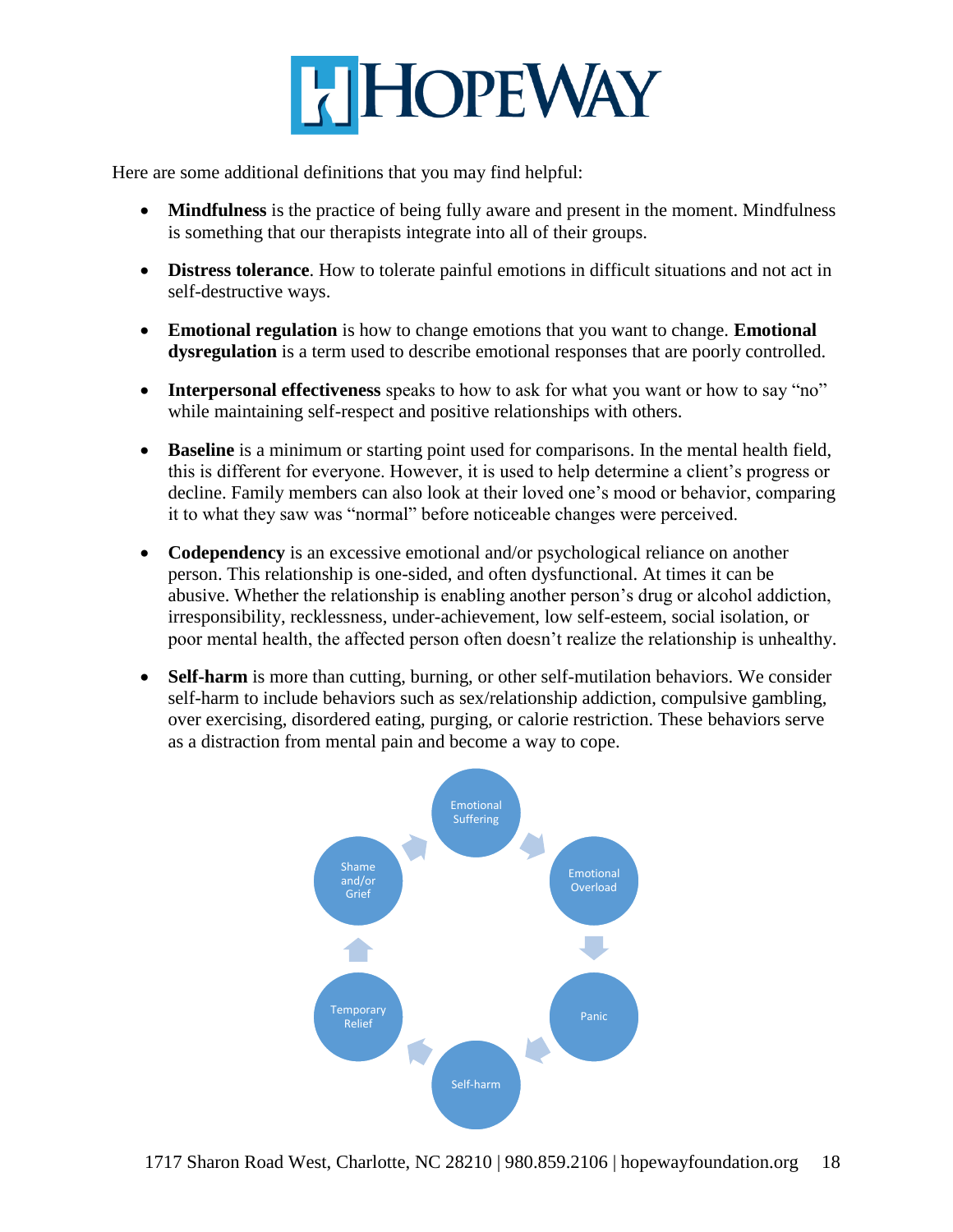# **HEIMAY**

- **Trigger.** We define a trigger as an experience, memory, sensation, thought or emotion that elicits a reaction. Triggers are personal and unique. Although triggers are neutral, they can elicit positive or negative feelings.
- **Co-occurring Treatment** is appropriate for clients who meet the criteria for a mental health diagnosis, along with criteria for addiction (have a dual diagnosis). Addiction recovery and mental health recovery require some similar skill sets and awareness, most notably the ability to recognize, assess and challenge thinking that leads to an increase in mental health symptoms, active substance use, or both (CBT skills). Along with CBT skills, clients need to learn how to regulate their emotions, become less reactive, develop distress tolerance, cope with overwhelming urges and emotions and restore their sense of control when their body becomes dysregulated (DBT skills). In addition, clients with addiction need to learn the relationship between their mental health symptoms and use, the physiology and progression of the disease as well as the issues that drive active use. An essential component of co-occurring treatment is education on the history and content of 12 Step principles (AA, NA, etc.) as well as understanding how these groups help with abstinence and promote healing of body, mind, spirit and relationships.
- **Psychiatrist** is a medical practitioner who specializes in the diagnosis and treatment of mental illnesses. He or she can prescribe medications.
- **Psychologist** is an expert in psychology. In addition to using psychotherapy to treat clients, he or she can interpret psychological testing to help determine diagnoses.
- **Therapist** is a person skilled in particular kinds of therapy, of which there are many. This includes counselors and social workers. There are different levels of therapists based on the amount of training they have and the credentials they have earned. Therapists, at HopeWay, are the individuals who run the majority of the group sessions.
- **Behavioral Technician** is someone who provides 24/7 support to clients in the residential program. At HopeWay, they support the therapists in groups, take clients to appointments, and are the day-to-day staff representative on the unit.

## **How To Resolve A Complaint**

Everyone at HopeWay is committed to providing you with the highest quality care in the most client-focused, respectful, and supportive manner possible. If you have a concern/complaint, you have the right to see that your issues are addressed quickly, ideally by the staff working with you when the issue arises. Please bring your concern(s) to the attention of a staff member, and every effort will be made to resolve your concern as soon as possible. If we are unable to resolve your concern immediately, we will provide an explanation as to why.

Clients, families, and guardians all have access to external complaint mediation resources. To report/file a (1) client safety event, (2) client concern, (3) family concern, (4) community concern, and/or (5) complaint/grievance, please, contact HopeWay, the North Carolina Division of Health Services Regulation, and/or the Joint Commission.